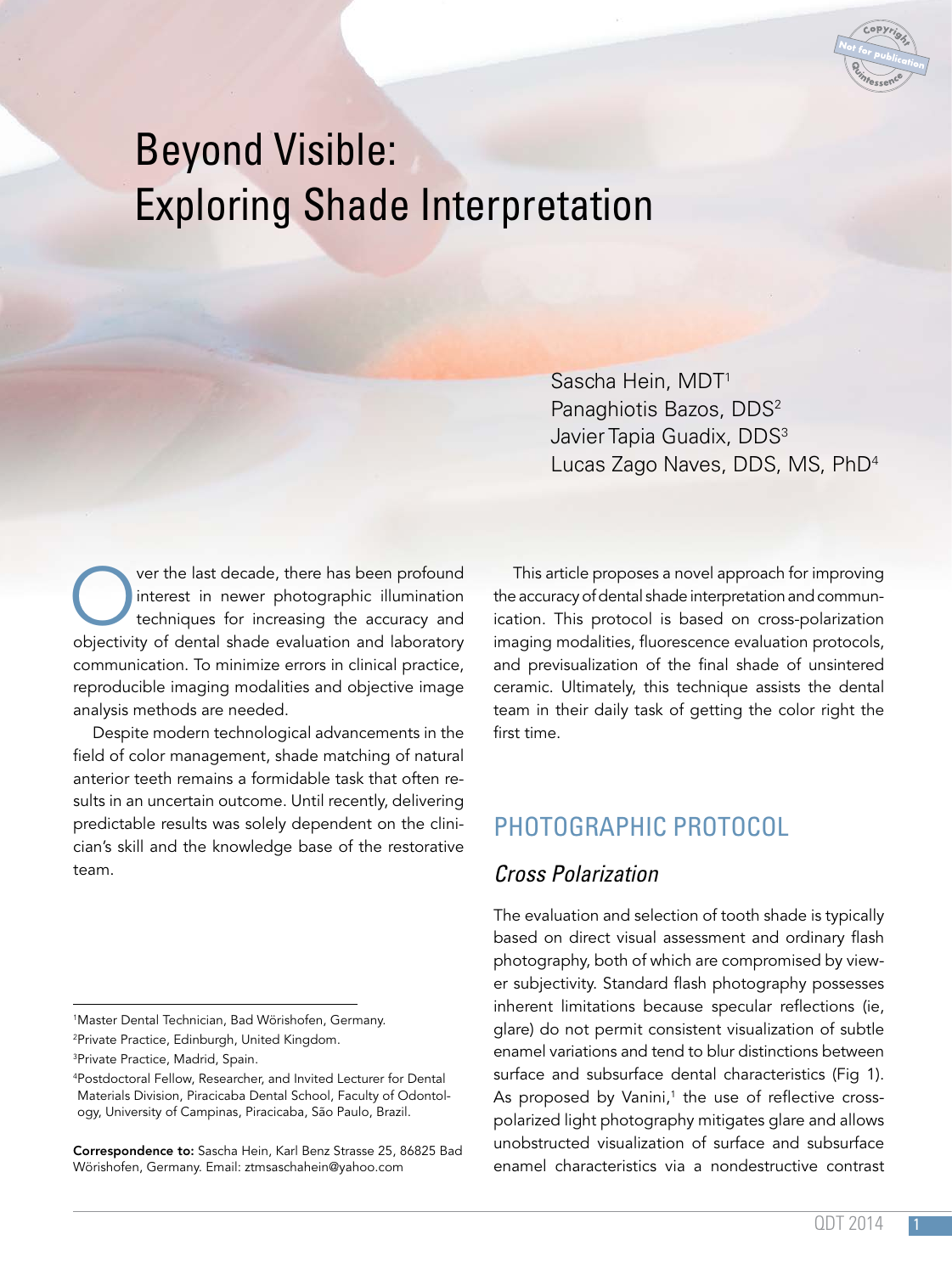



Fig 1 Minimally invasive feldspathic veneer on the maxillary left central incisor and implant-supported metal-ceramic crown on the left lateral incisor photographed using standard flash photography, which does not allow consistent visualization of enamel variations.



Fig 2 Reflective cross-polarized light photographic equipment.



Fig 3 Cross polarization eliminates the superficial influence of value.

mechanism (Fig 2) (polar\_eyes, Emulation, Frankfurt, Germany).

By eliminating the superficial value influence, a highcontrast/hypersaturated chromatic map can be immediately obtained (Fig 3). This map enables easy and accurate selection of the base dentin shade. By spatially visualizing subsurface dentin histoanatomy,<sup>2</sup> the stratification techniques can be significantly improved during the application of esthetic biomaterials.

### *Fluorescence*

Natural teeth emit a strong whitish-blue light under ultraviolet (UV) radiation.3 The extent of the effect of fluorescence upon color perception under ambient light conditions is debatable<sup>4</sup>; nonetheless, a dental restoration must provide optimal visual integration under multiple lighting conditions, including UV-rich environments such as nightclubs (Fig 4). The fluorescence of natural teeth can be recorded with a customized fluorescence macro flash (Fig 5) (fluor\_eyes, Emulation) developed by the authors. This macro flash provides an ideal excitation wavelength of 365 nm<sup>5</sup> for UV irradiation to record the fluorescence of natural teeth and/ or dental ceramics and composite resins. This effect can be easily achieved using a shutter speed of 1/125 seconds, aperture of f22, and ISO of 200 to 400, resulting in images of high fidelity with proper depth of field and eliminating the need for cumbersome and substandard UV light setups (Fig 6).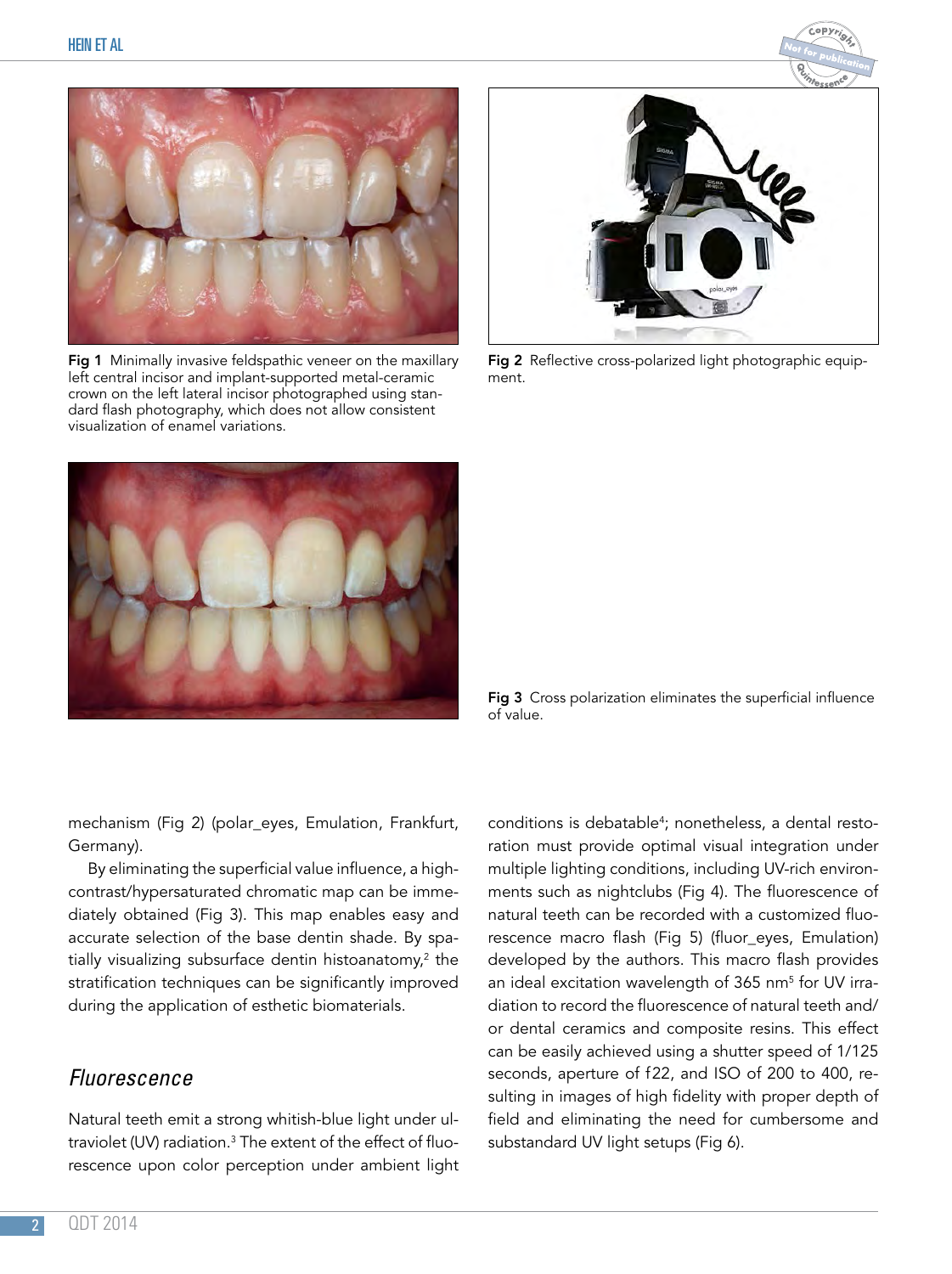



Fig 4 Dental restorations must blend with the natural dentition under multiple lighting conditions, including UV-rich environments.



Fig 5 Customized fluorescence macro flash.



Fig 6 Intraoral image captured using the fluorescence macro flash.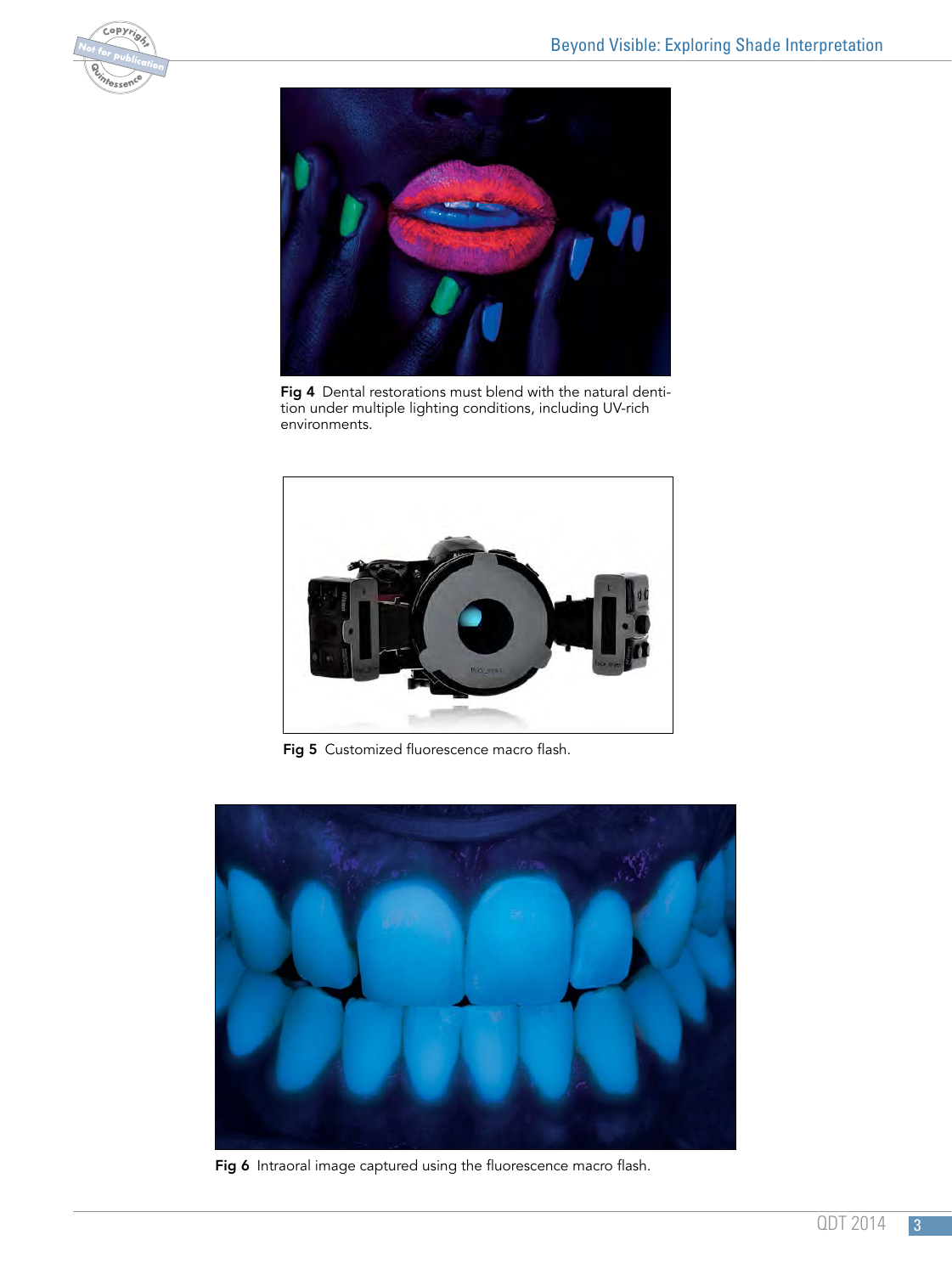

Figs 7a to 7c Removal of organic coloring dyes from the standard dentin and enamel powders. *(a)* A small quantity of dentin ceramic should be placed on a reversed standard firing tray. *(b)* Alternatively, a specially designed tray can be used with an entire 20-g bottle. *(c)* The powders are heated at a low heat rate of 30°C/min and a high temperature equal to that of the manufacturer's recommended start temperature for approximately 5 minutes without vacuum.

## PREVISUALIZATION TECHNIQUE

In the early 1980s, Riley et al<sup>6</sup> proposed the use of a liquid organic binder mixed with dental ceramic to achieve the previsualization of the color of the unsintered ceramic. The working principle is based on the consolidation of the refractive indexes of both the ceramic particles and mixing medium, allowing the passage of light at a constant velocity $^7$  and achieving simulation of the sintered ceramic state. Unfortunately, commercially available products based on this concept proved to be mild irritants and in some instances even possessed hazardous chemical compositions, failing to provide an accurate and stable refractive index. Recently, a new, non-irritant liquid was developed (visual\_eyes, Emulation) to provide optical contact resembling the collimated refractive index of a number of sintered dental ceramic samples from various manufacturers spanning a range of coefficients of thermal expansion (CTEs). This liquid also accounts for the inherent reduction of the refractive index of a sintered ceramic due to natural air inclusions, providing close shade congruity between the sintered and unsintered ceramic.

Most manufacturers add organic food coloring to the dentin and standard enamel powders. These organic dyes must be removed before shade previsualization of the unfired ceramic.<sup>8</sup> This can be easily done by placing a small quantity of dentin ceramic on a reversed standard VITA firing tray (Fig 7a) (Vita Zahnfabrik, Bad Säckingen, Germany) or by emptying an entire 20-g bottle into a specially designed tray (Fig 7b) (visual eyes tray, Emulation). To neutralize the organic dye, the ceramic needs to be heated to a maximum temperature equal to the regular pre-dry temperature as recommended by the manufacturer. The new predry temperature should be reset to 100°C lower than the former pre-dry temperature (now the new high temperature). No particular heat rate is required, but it is advisable to reduce the heat rate to 30°C per minute without vacuum for 5 minutes (Fig 7c). The newly prepared dentin and standard enamel powders can be immediately mixed with the previsualization liquid in a ratio of 15 drops to 1 g of ceramic powder (Figs 8a and 8b). The remaining ceramic powders are typically free of organic dyes and can be used without further preparation. This technique may be used with any ceramic system, regardless of the fusing temperature or CTE (Fig 9).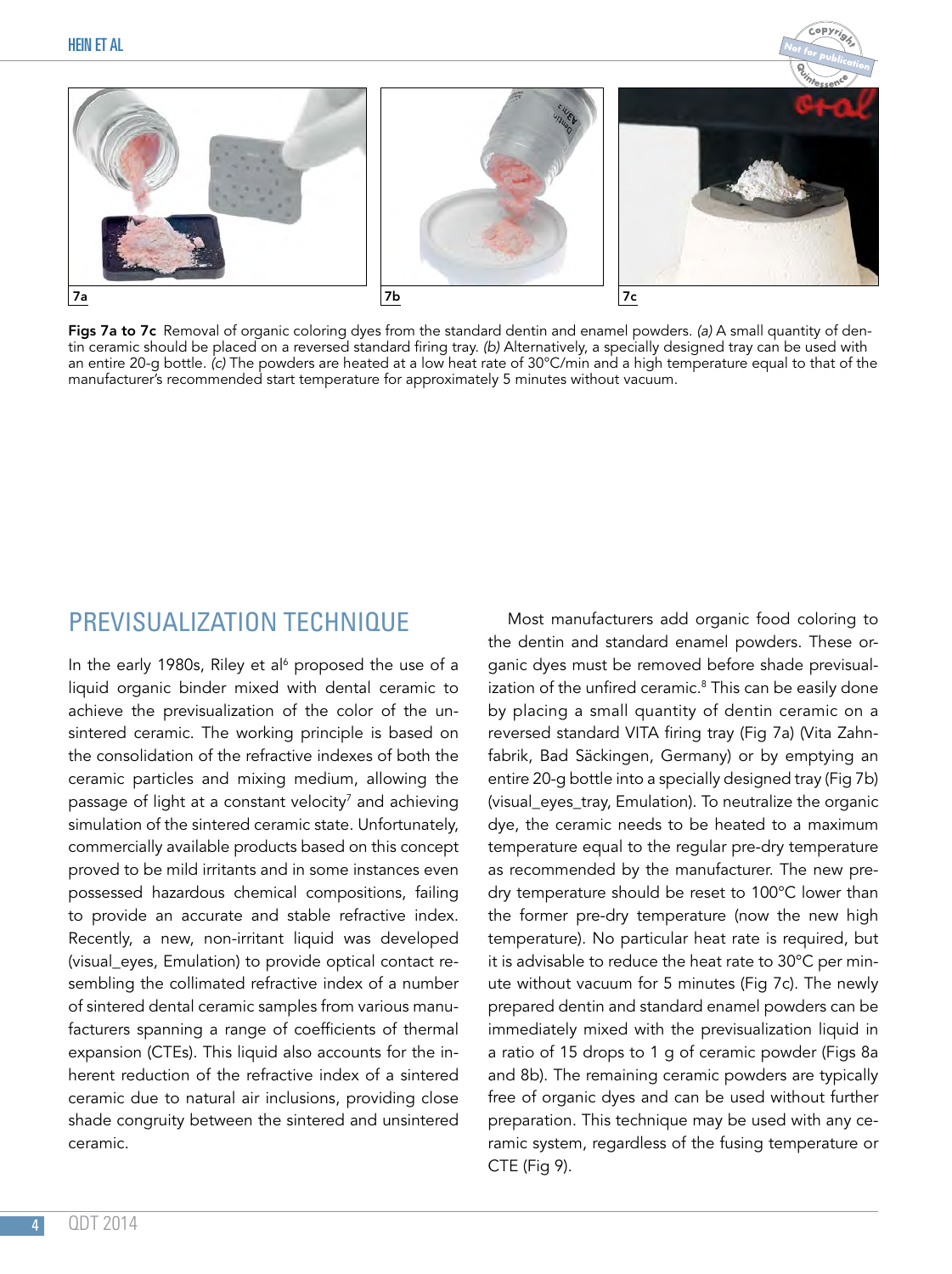



Figs 8a and 8b The newly prepared dentin and standard enamel powders can be immediately mixed with the previsualization liquid to reveal the final color prior to sintering.



Fig 9 The previsualization technique can be used with any ceramic system.

# CASE REPORTS

### *Case 1: Masking Discoloration*

In cases of discoloration requiring minimally invasive, bonded ceramic restorations, achieving balanced opacity of the dentin ceramic is of particular importance. Insufficient opacity will fail to mask the underlying discoloration, whereas excessive opacity will result in an unnatural appearance. The limited space for the restoration challenges the ceramist to find the ideal opacitythickness ratio.

In this case, the patient presented with a maxillary right central incisor that had suffered traumatic fracture during early childhood. At the time of the accident, the incisal fragment was recovered and adhesively attached, leaving a clearly visible demarcation line. Reflected, cross-polarized, and fluorescence photography was used to analyze the defect (Figs 10a to 10d).

The previsualization technique was used to check the opacity of the dentin ceramic (Creation Classic, Willi Geller Creation, Meiningen, Austria) through direct application onto the prepared tooth (Fig 11a). The result was then examined using reflected, cross-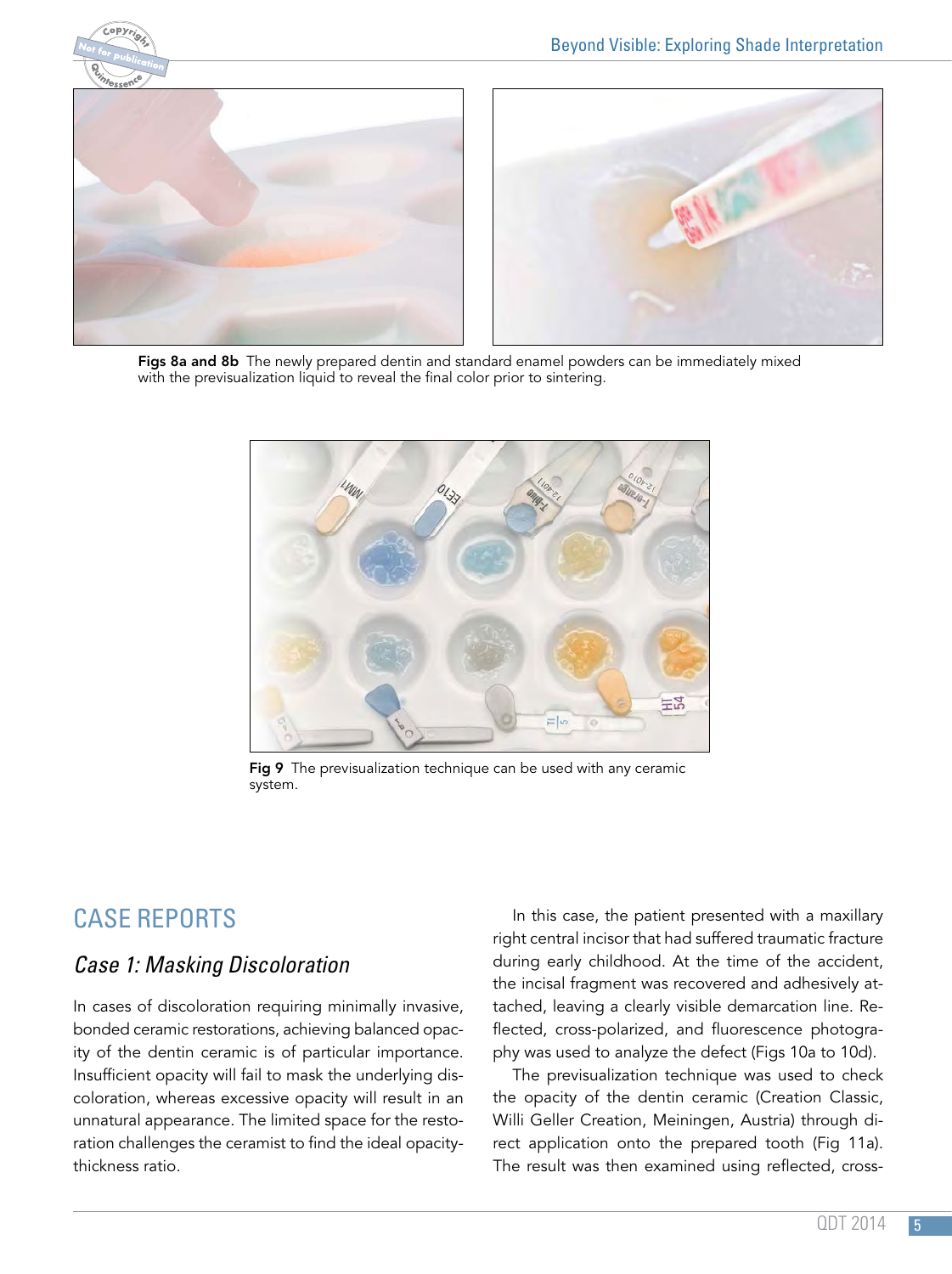

# CASE 1









Figs 10a to 10d Reflected, cross-polarized, and fluorescence photography used to analyze the demarcation line in case 1.







Figs 11a and 11b The previsualization method was used to check the opacity of the dentin ceramic.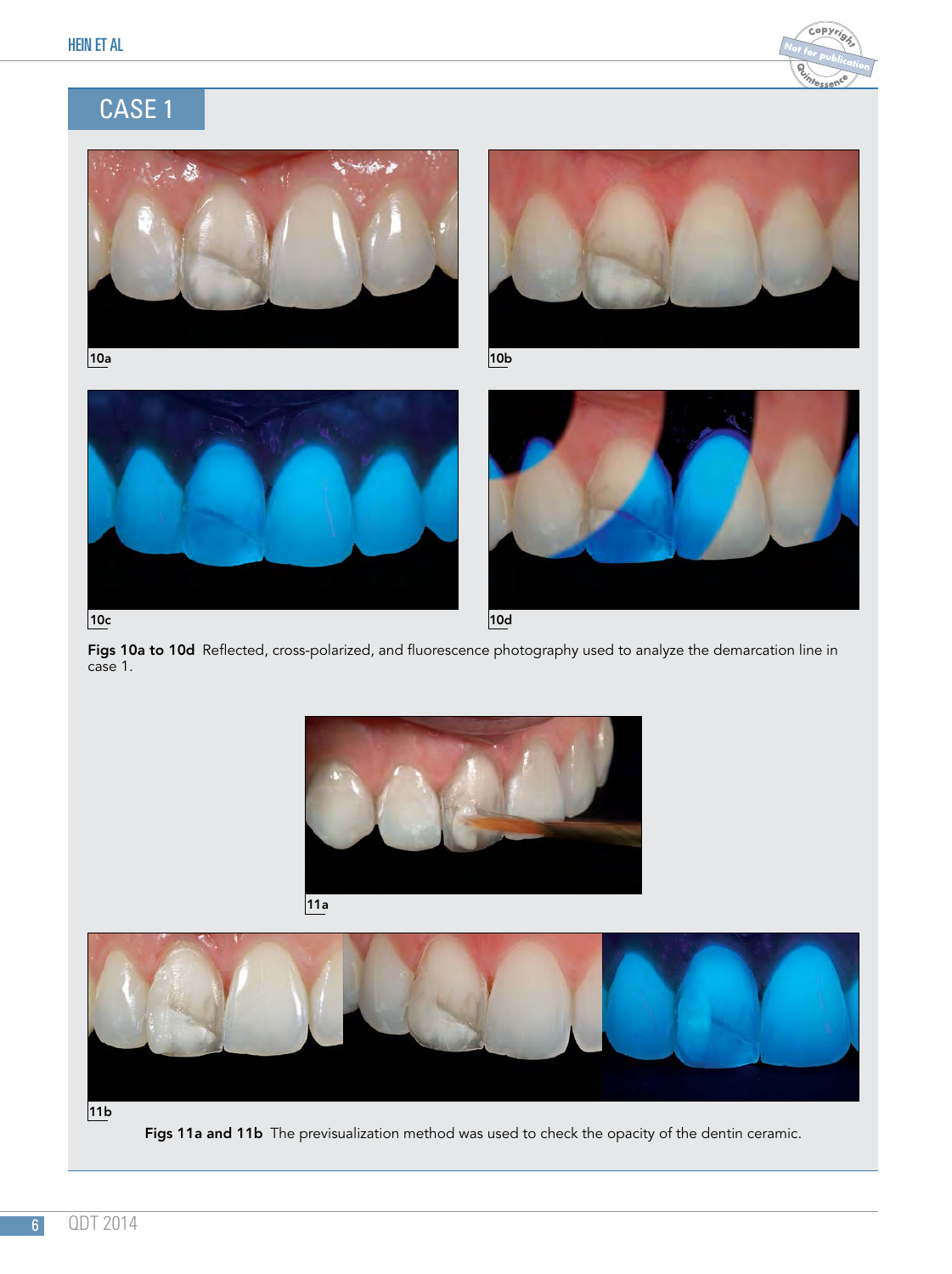

Ī







Figs 12a to 12d Final result of treatment. The restorations showed optimal integration with excellent optical properties.



polarized, and fluorescence photography. The opacity of the chosen dentin powder (A1) was incrementally increased through addition of opaque dentin of the same shade until the masking power and fluorescence were deemed appropriate (Fig 11b).

The precise definition of the basic shade, opacitythickness ratio, and fluorescence generated the necessary masking power while also maintaining a satisfactory degree of visually perceived depth (Figs 12a to 12c). From a normal speaking distance, the results showed optimal visual integration (Fig 12d).

### *Case 2: Incisal Shade Characterization*

The patient presented with abfraction in the labiocervical region of both maxillary central incisors (Fig 13). Analysis of the fluorescence revealed no abnormalities in the remaining dentition (Figs 14a to 14c).

A full photographic protocol was carried out to analyze the nature of the abfraction more closely (Figs 15a to 15c). The protocol was repeated with the presence of a shade tab of adequate value (Figs 16a and 16b), which revealed the documented fluorescence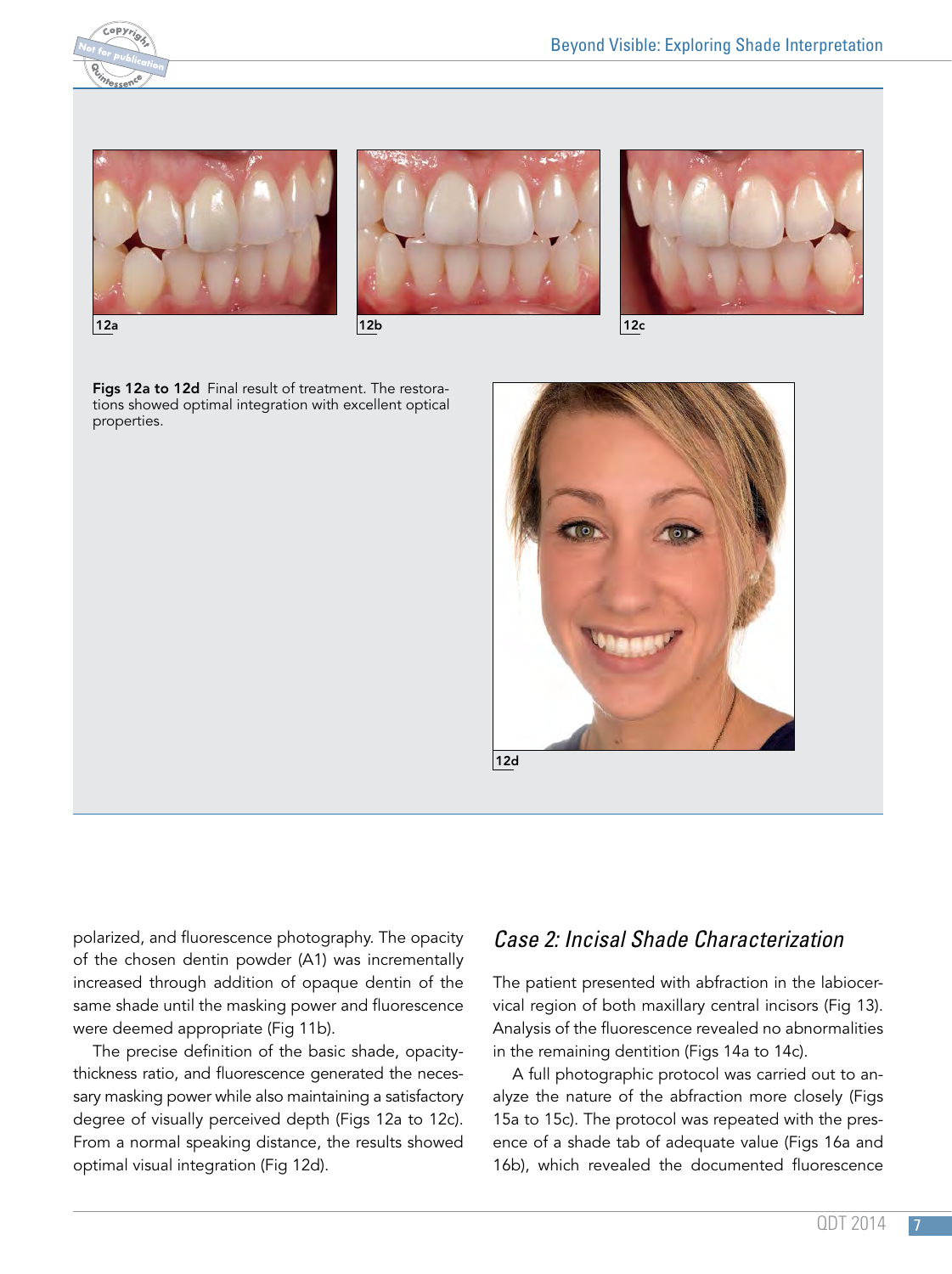











Fig 13 Preatreatment view of case 2 showing the abfraction in the labiocervical region of both maxillary central incisors.

Figs 14a to 14c Analysis of the fluorescence revealed no abnormalities in the remaining dentition.

deficiency of some shade guides (Fig 16c).9 To address this issue, an acrylic resin shade guide (PE Hard Acrylic Shade Guide, Ivoclar Vivadent, Schaan, Liechtenstein) was used to serve as a fluorescent intensity standard (Fig 17). In this way, the required degree of fluorescence of the dentin powder can be compared, regulated, and adjusted. If increased opacity is needed to elevate the reflectivity and value while maintaining the basic shade, the fluorescence can be intensified using opaque dentin (Fig 18). If increased translucency is needed to reduce reflectance and increase absorption, thus lowering the value while maintaining the basic shade, HT and SI powders (Creation Classic) can be used to maintain the desired fluorescence (Fig 19).

This may be necessary with dark shades since they typically present with lower fluorescence.<sup>10</sup>

The platinum foil technique was chosen to fabricate two minimally invasive and two noninvasive feldspathic veneers (Fig 20).<sup>11</sup> To achieve precise incisal characterization, the core was reduced incisally after the first bake to perform the envelope technique.<sup>12</sup> The effect modifiers were mixed with the optical contact liquid to achieve previsualization and customize the incisal aspect (Figs 21a and 21b) in accordance with the photographic data. The fluorescence was also checked before sintering using the fluorescent intensity standard and fluorescence photography (Fig 22).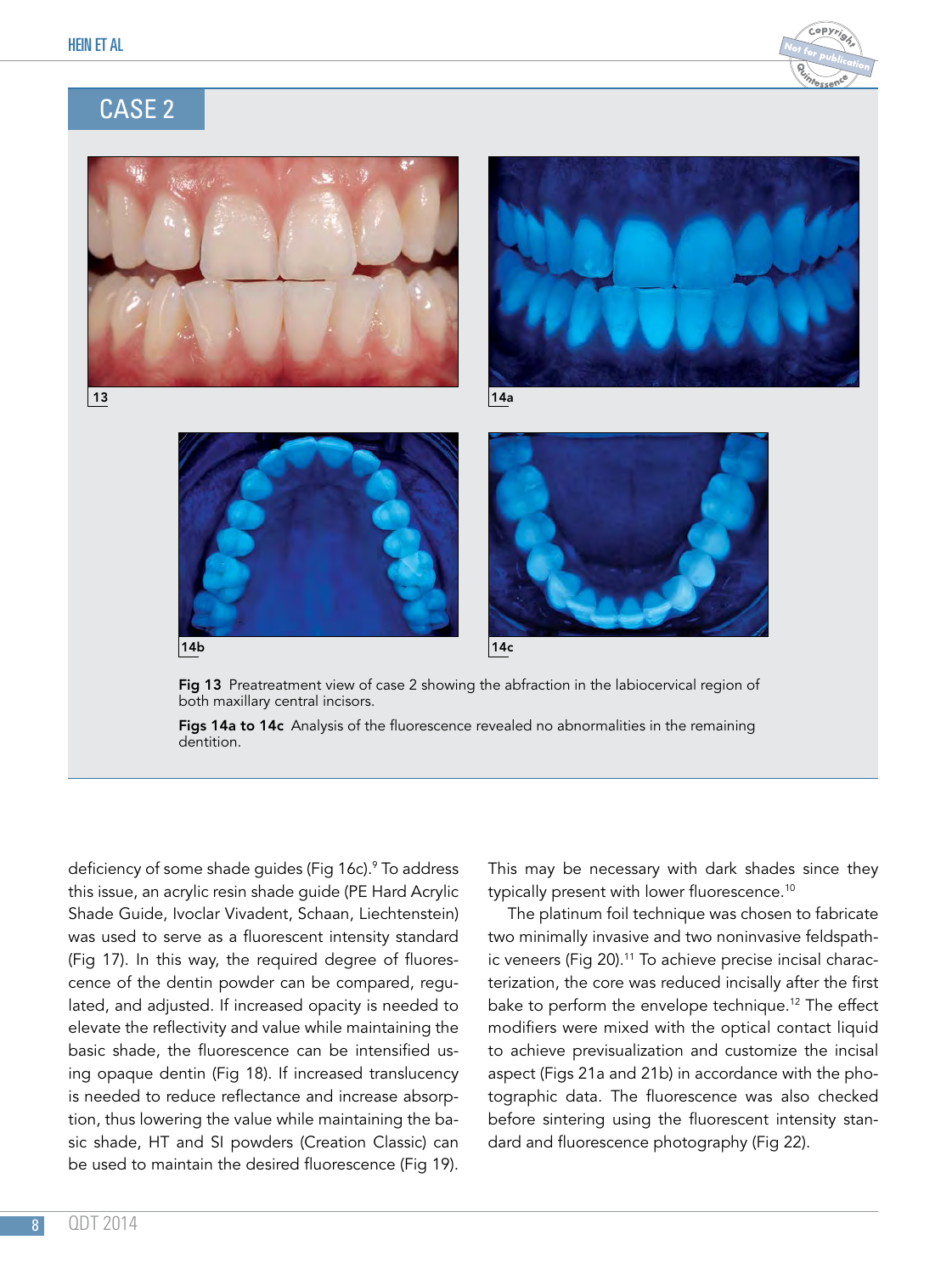

Ī





15a 1910 - 1910 - 1910 - 1910 - 1910 - 1910 - 1910 - 1910 - 1910 - 1910 - 1910 - 1910 - 1910 - 1910 - 1910 - 1









Figs 15a to 15c Reflected, cross-polarized, and fluorescence photography. Figs 16a to 16c The photographic analysis was repeated with the presence of a shade tab. Note the shade tab's lack of fluorescence.

Fig 17 Acrylic resin shade guide used as a fluorescent intensity standard.







Fig 18 The fluorescence of the dentin powder can be compared, regulated, adjusted.



Fig 19 The translucency can also be adjusted.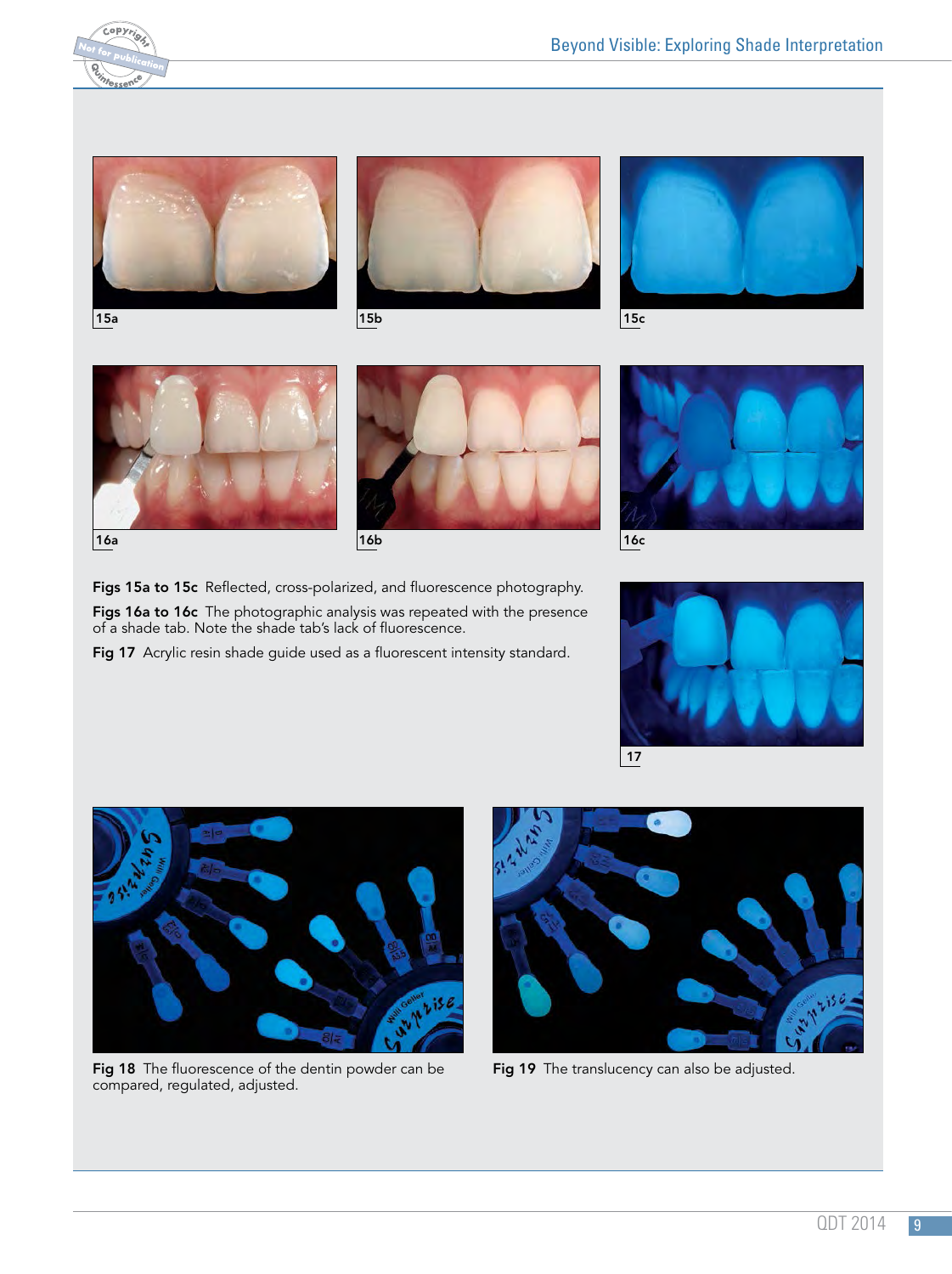Ī











Fig 20 The platinum foil technique was used to fabricate two minimally invasive and two noninvasive feldspathic veneers.

Figs 21a and 21b Incisal characterization.

Fig 22 The fluorescence was evaluated before sintering using the fluorescent intensity standard.













Figs 23a to 23d Final result. Precise emulation of incisal characteristics resulted in a natural look.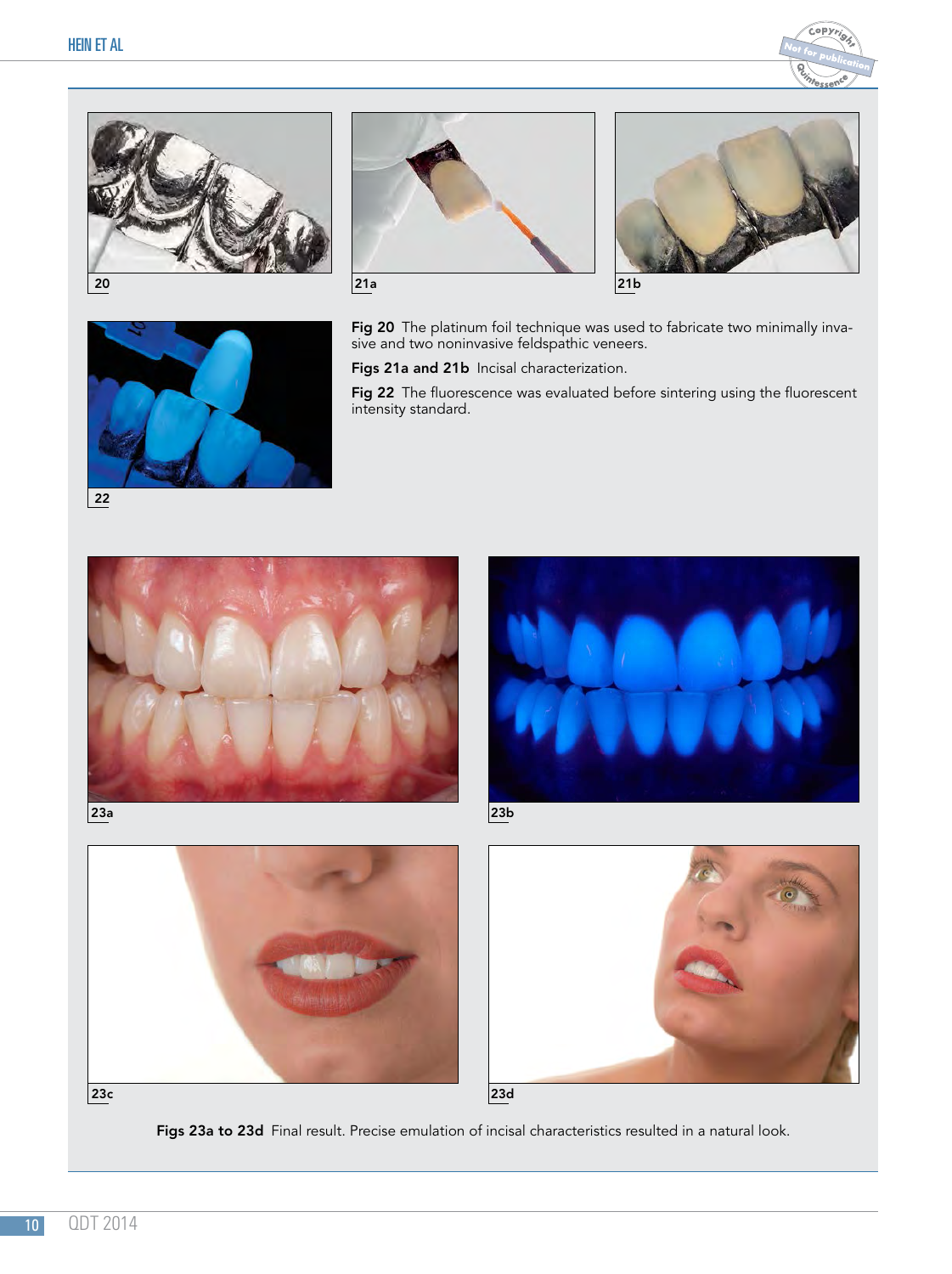

Fig 24 The visual\_eyes\_shade\_tab used to aid the shade-estimating process for case 3.

The precise emulation of the incisal characteristics under visible and invisible illumination resulted in a natural, dynamic appearance independent of the lighting condition and angle of incident (Figs 23a to 23d).

### *Case 3: Shade Estimation*

The most useful application of the previsualization technique is the composition of individual shade mixtures on site during the shade appointment. The vast majority of standard shade guides involve free-standing ceramic shade tabs. The lack of a framework substrate (metal, zirconia, lithium disilicate) and the absence of any form of standardization among ceramic manufacturers contribute to the inaccuracy and unpredictability of these products. For this reason, Hegenbarth<sup>13</sup> proposed the use of a custom shade guide tab using the same ceramic system and framework material that would be used for the definitive restoration. The fab-

rication of such a shade guide, however, proved to be both expensive and time consuming; thus, the concept faded into obscurity despite its merits. Now, a new premade shade tab for pressable ceramics has been developed (visual\_eyes\_shade\_tab, Emulation) and is available in nonprecious metal, zirconia, or wax (Fig 24). In conjunction with the previsualization technique, the ceramist can now determine the correct shade mixture, opacity, and fluorescence of the composition immediately in the mouth, before sintering (Fig 25a). The ability to use the same substrate material that will be used for the final restoration is crucial to simulating the final result. Zirconia, for example, has a comparatively high index of refraction of 2.3, which gives this material its high reflectance and often results in the typically bright look of such restorations. Veneering ceramics for zirconia-based frameworks differ in chemical composition from those used for metal ceramics.<sup>14</sup> There is also great shade variation among the zirconia veneering ceramics of different manufacturers.15 The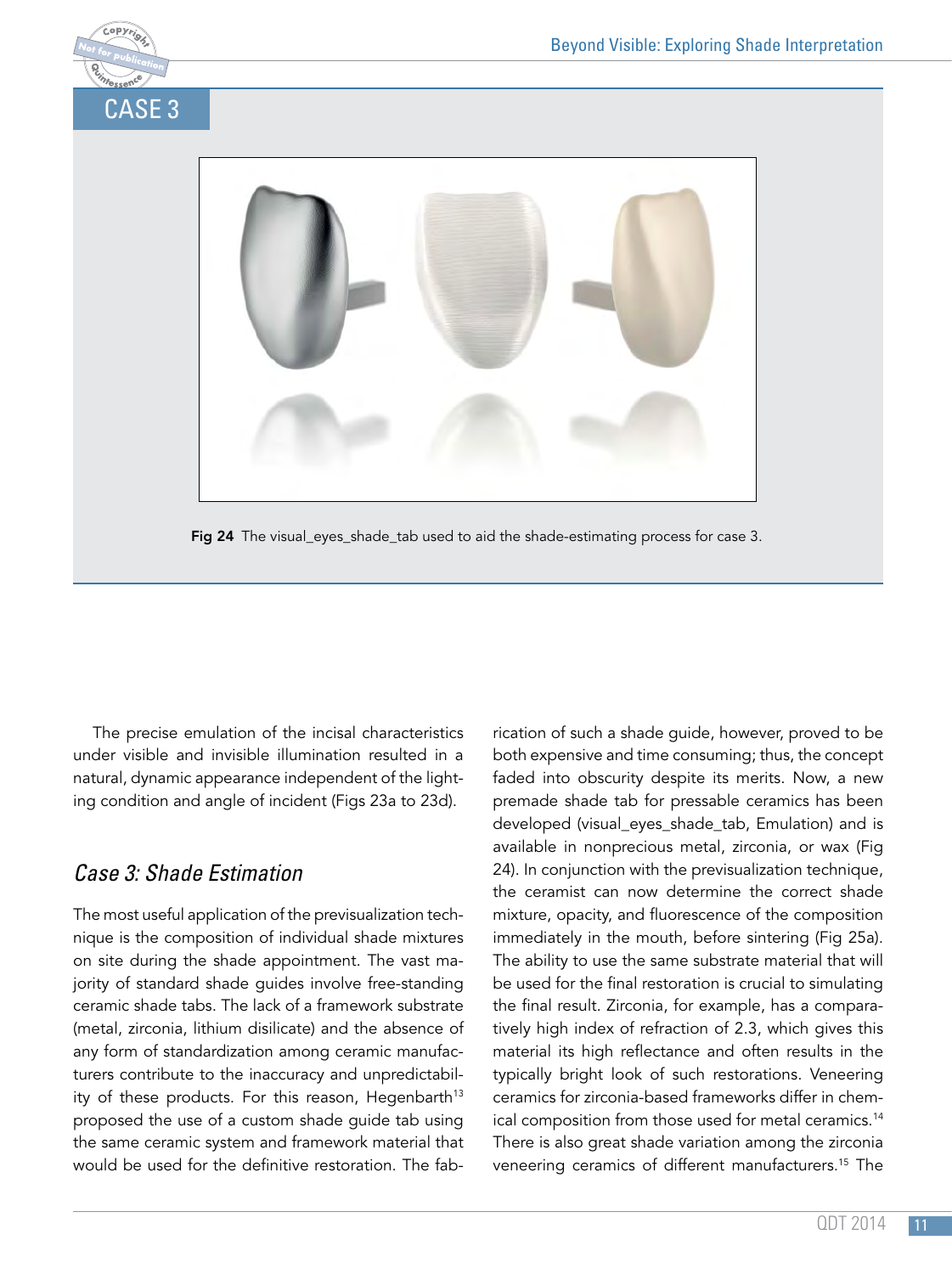





25b



Figs 25a and 25b The shade tab and previsualization technique were used to determine the correct shade and dentin opacity directly in the mouth before sintering.

Fig 26 The same substrate material was used for the shade tab as for the final restoration.

Figs 27a to 27d Final result showing the excellent shade match under various lighting conditions.





27a 27b



27c





27d